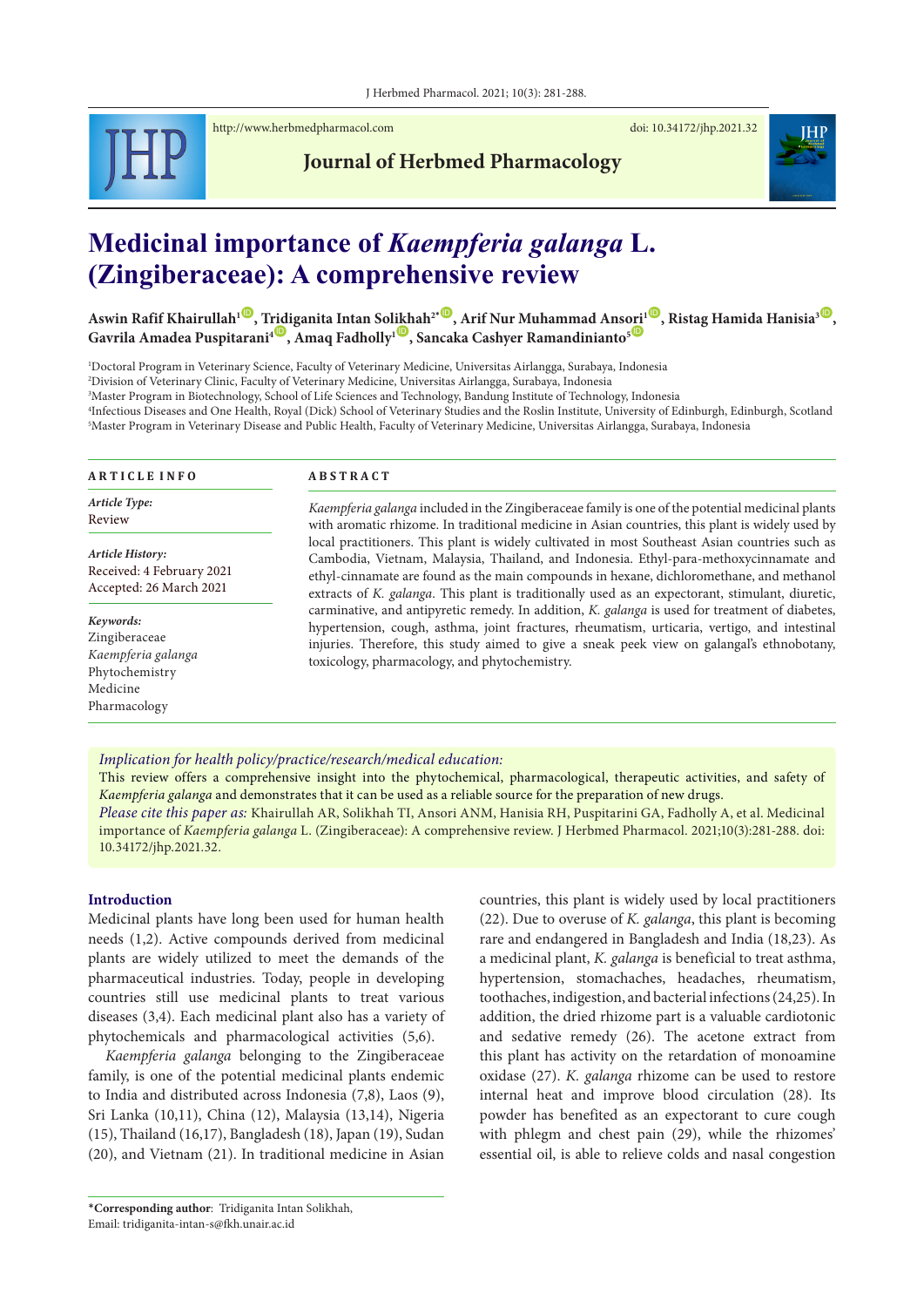#### Khairullah et al

by applying in the nose area (30). Further, the processed rhizome paste is widely used in balm to treat rheumatism and wounds (31). The isolated chemical compounds have beneficial pharmacological properties such as antimicrobial, anthelmintic, anti-dengue, antioxidant, anti-inflammatory, antidiarrheal, antineoplastic, antimutagenicity, anti-obesity, anti-allergenic, adaptogenic, analgesic, hypolipidemic, hypopigmentary, sedatives, amoebicidal**,** vasorelaxant, and wound healing (24,30). According to its valuable properties, *K. galanga* is an important medicinal plant, and this review aims to explain about the taxonomy plant description, geographical distribution, phytochemistry, traditional properties pharmacological activities, and the toxicological effects.

# **Taxonomy**

Kingdom: Plantae Division: Magnoliophyta Class: Liliopsida Order: Zingiberales Family: Zingiberaceae Genus: *Kaempferia* Species: *K. galanga* L. (32)

## **Origin names**

Sand ginger, Resurrection lily (English); Gewürzlilie, Kleiner galgant, Sandingwer, Thai-ingwer, Chinenischer galgant (Germany); Kencur, Kunir putih, Kunci pepet, Temu rapet (Indonesia); Sha jiang, Shan nai, San nai (Chinese); Ingrupiyali, Ingurupiyali (Sinhala); Faux galangal, Galanga camphré (French); Sarn-noi (Hong-Kong); Teu dau (Vietnam); Ban-u-kon (Japan); Doto, Disol, Kisol (Philippines); Krachai, Khiey, Waan teendin, Waan hom, Pro hom (Thailand); Chandra-mula, Kachoram, Achoram, Tjekur, Sugandhavacha, Kachoram, Chandramulika (India); Cekur jawa, Cekur, Kencur (Malaysia) (33).

#### **Geographical distribution**

*Kaempferia galanga* originated from tropical countries is extensively cultivated in Southeast Asian countries such as Cambodia, Vietnam, Malaysia, Thailand, and Indonesia. This plant can also be found in South China, Taiwan, and India (33).

# **Plant description**

*Kaempferia galanga* belongs to the Zingiberaceae family that emerges from a tubed rootstock with fibrous cylindrical roots. Its rhizome has reddish-brown skin and a soft interior that is almost white, while it has 2-5 leaves (8–15 cm) with dark green color spread horizontally, and elliptical to slightly flattened with a circular outline. The blade is often lying flat on the ground, the bottom superficies are hairy with spiders, while the top superficies are smooth (34).

Each plant has 4-15 white flowers, which appear between the leaves with 1-3 cm long lobes and 2-5 cm long tubes. The lip of the flower is wide oval and white or purple in color with purple spots on the base. Each lateral lobe measures about 2-3 cm ×1-2 cm. Stamens have imperfect anthers that are oval to spear-shaped, white in color, 10-12 mm long, and have two lobes strongly attached to bent lobes (34). The morphology of *K. galanga* can be seen in [Figure](#page-1-0) 1.

# **Phytochemistry**

Several phytochemical studies have been carried out to recognize and dissociate chemical elements from non-polar and polar extracts of *K. galanga*. Ethyl-paramethoxycinnamate and ethyl-cinnamate were found as the main compounds in hexane (36), methanol (37), and dichloromethane extracts (32) of this plant. Approximately 98.98% of the essential oil has been explained, leaving only 1.11% compounds that are still unrecognized (38). The main compounds in essential oil include ethyl-p-methoxycinnamate, pentadecan, and propanoic acid, whereas other compounds are apigenin, germacrenes, camphene, alpha terpineol, caryophyllenes, delta 3-carene, borneol, cadinenes, cymene, luteolin, alpha gurjunene, undecanone, alpha pinene, 1,8-cineol, disyclohexylpropanedinitrile, isopropyl cinnamate, camphidine, dipentene dioxide, 4-methyl isopulegone, 10-undecyn-1-ol, 3,7-dimethoxycoumarin, 9-hydroxy, 2-nonanone, 2,7-octadiene-1-yl acetate, cis-11 tetradecenyl acetate, ethyl cyclohexyl acetate, trans, transocta-2, 4-dienyl acetate, and 2-heptadecanone (24,38).

The important compounds isolated from *K. galanga* extract are pentade cane, 3-carene, heptade cane, tetradecane, alpha gurjunene, cinnamaldehyde, 8-heptade cane, kaempferol, ethyl cinnamate, alpha terpineol, germacrene, cymene, beta-pinene, camphene, cyclooctene, kaempferide, gamma elemente, eucalyptol, 1-methyl-3-(1-methylethyl), 1,6-cyclodecadienen, betacaryophyllen, cadinenes, delta limonene, borneol, alpha pinene, ethyl paramethoxycinnamate, 3,4-methoxyphenyl, 2-propeonic acid, and 1-methyl,2-(1-methylethyl) [\(Figure](#page-2-0) 2).

<span id="page-1-0"></span>

**Figure 1.** *K. galanga*. Leaves (left) and Rhizomes (right) (35).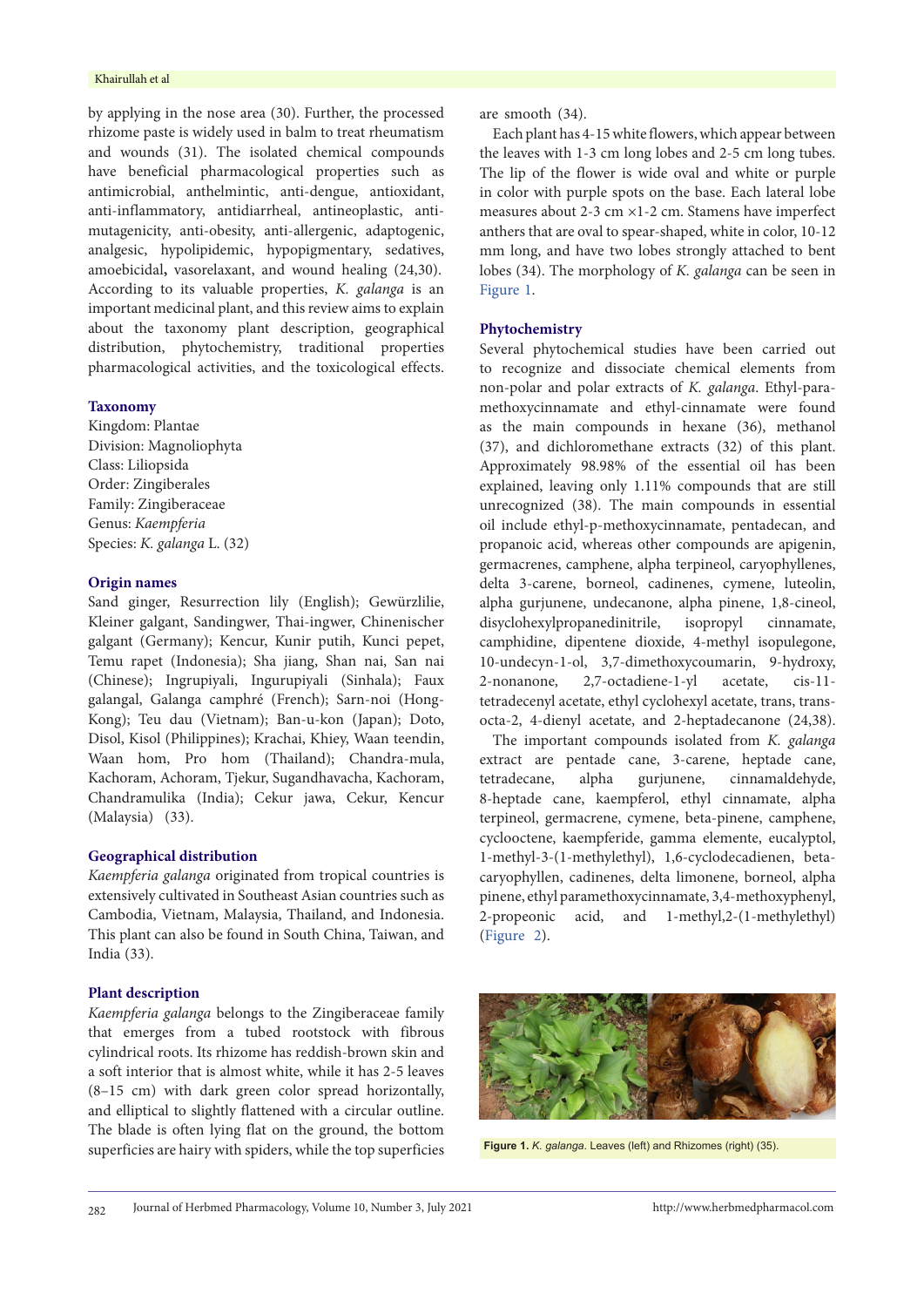<span id="page-2-0"></span>

**Figure 2.** Phytochemicals of *K. galanga* that have medicinal effects. A) Cadinenes; B) Germacrene; C) 3-carene; D) Gamma elemente; E) Kaempferide; and F) Kaempferol (35).

# **Traditional uses**

The use of *K. galanga* as a natural treatment has been a pioneer in the development of new drugs (39). Researchers have attempted to gather information on the use of *K. galanga* as traditional medicine (6,40,41).

*Kaempferia galanga* has traditionally been used as an expectorant, stimulant, diuretic, carminative, antipyretic (42). In addition, *K. galanga* is used to treat diabetes, hypertension, cough, asthma, joint fractures, rheumatism, urticaria, vertigo, and intestinal injuries (43–45). *K. galanga* is a notable medicinal material of some Ayurvedic medicines like Rasnairandadi kashayam, Valiya narayana tailam, Kaccoradi churnam, Sutura, Hinguvacadi churna, Nisakathakathi kashayam, Asanaeladi tailam, Palaashi rasa, Valiya rasnadi kashayam, Dasamularistam, which are used to cure various types of diseases (13). In addition, its aromatic rhizome has traditionally been utilized as a flavoring, fragrance, kitchen spice, and cosmetic (46-48).

Local tribes in Northeast and South India such as the Kuruma, Manipur, Malayali, Kurichiya, Mullu kuruma, and Meghalaya tribes use the plant to treat several diseases such as ear inflammation in children, indigestion, stomach pain, vomiting of blood, gastroenteritis, whooping cough, tongue blisters in babies, menstrual pain, baldness, intestinal wounds, abortifacient, toothache, rheumatism, flatulence, headaches, mouth sores, dandruff, sore throat, body aches, diarrhea, runny nose, and snake poison antidote (49).

#### **Pharmacological and therapeutic activities**

*Kaempferia galanga* has many pharmacological and therapeutic activities as listed below:

# Antimicrobial activity

The plant's extract contains ethyl-p-methoxycinnamate compounds, which have considerable antimicrobial activities to combat *Mycobacterium tuberculosis* (16,25). A study conducted by Lakshmanan et al (2011) (50) tested ethyl-p-methoxycinnamate with the resazurin microtiter test and indicated the ability to impede sensitive and

resistant of *M. tuberculosis* cultures. Moreover, the extract exhibited antimicrobial activity against several bacteria such as *Klebsiella pneumonia*, *Vibrio cholera*, *Enterococcus faecalis*, *Staphylococcus aureus*, *Salmonella typhi*, *Escherichia coli*, *Serratia marcescens*, *Streptococcus pyogenes*, *Vibrio parahaemolyticus*, and *Pseudomonas aeruginosa* (51).

#### Anthelmintic activity

A research evaluated the anthelmintic activity of *K. galanga* extract at doses of 25, 50 and 100 mg/mL in brine against the *Pheretima posthuma* earthworm compared to albendazole 10 mg/mL as the standard drug. Mortality occurred in extract consentration of 25, 50, and 100 mg/ mL. The extract at a dose of 25 mg/mL showed a paralytic effect on the worms in approximately 48 minutes and over 80 minutes to die. Meanwhile, at the concentrations of 50 and 100 mg/mL the extract was able to impose paralytic effect followed by death. Thus, *K. galanga* extract showed dose-dependent anthelmintic activity (52).

# Antidengue activity

Another extract's compound, cystargamide B, had the inhibitory activity on dengue virus replication in the cell-based virus replication against NS2B/NS3 complex. Protease activity in the presence of cystargamide B (0.194 and 0.149 relative fluorescence units (RFU) per second) at doses of 100 and 200 μg/mL indicated a decrease of 44% and 67%, respectively, in comparison with absent (0.343 and 0.453 RFU per second). Therefore, it is successively proved that the cystargamide B compound derived from *K. galanga* had inhibitory activity protease of the NS2B/ NS3 complex, thus making it a good candidate for antidengue drugs (53).

#### Antioxidant activity

The antioxidant activity (51,54) was found in the leaf and rhizome extracts with total phenolic content of 146 mg gallic acid equivalent/100 g and 57 mg gallic acid equivalent/100 g, respectively. Moreover, the antioxidant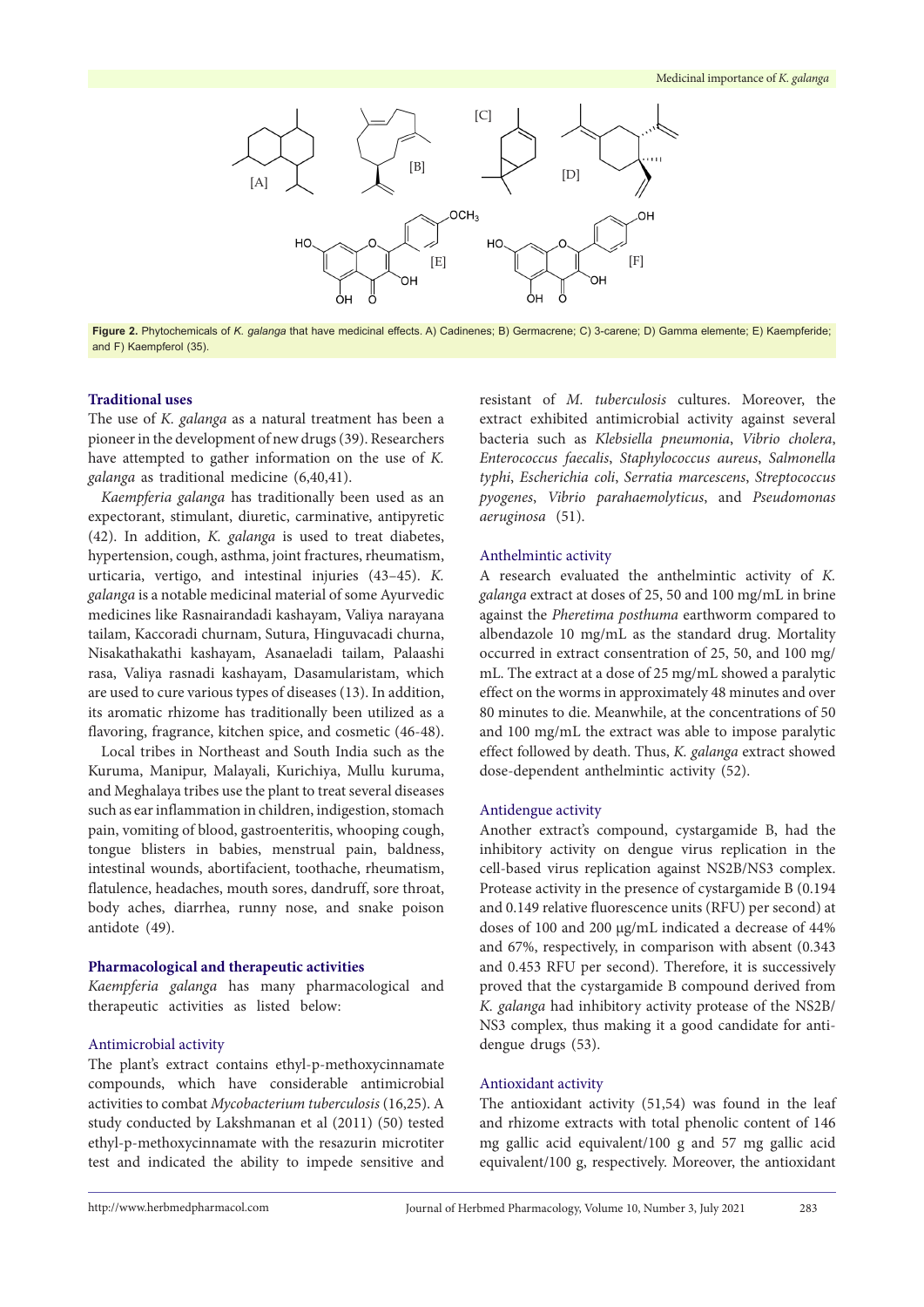#### Khairullah et al

activities of leaf and rhizome of *K. galanga* extracts were 77 mg ascorbic acid/100 g and 17 mg ascorbic acid/100 g (54). However, the antioxidant activity decreased by drying with distinct non-thermal and thermal drying methods. However, this reduction was averted if the plant underwent freeze drying (55). Additionally, the antioxidant activity of *K. galanga* extract might be influenced by the total content of flavonoids, phenolics, apigenin, and luteolin (46).

## Anti-inflammatory activity

Cyclohexane, ethyl acetate, chloroform, and diarylheptanoids derived from *K. galanga* extract indicated retardation of lipopolysaccharide-induced nitric oxide in 264.7 RAW macrophages compared to indomethacin (48). The compounds from *K. galanga* have significant anti-inflammatory activity based on the expression of the mRNA nitric oxide synthase gene, accentuation of nitric oxide production, and cyclooxygenase-2 (56,57).

# Antidiarrheal activity

In a study in mice, diarrhea was orally induced with 0.3 mL castor oil. The amount of wet and dry manure released by mice was counted every hour for 4 hours. In this experiment, the group of without *K. galanga* extract showed typical diarrhoea symptoms such as watery water and frequent bowel movements. *K. galanga* extract significantly inhibited the severity of diarrhoea in mice caused by castor oil (19).

#### Antineoplastic activity

The methanol extract of *K. galanga* has been notified to exhibit antineoplastic activity (58,59), which demonstrated inhibitory activity at the neoplasia stage as a factor in tumour emergence. When examined by Western blot and indirect immunofluorescent assay, it was proven that the methanol extract of *K. galanga* inhibited 12-O tetradecanoyl-phorbol-13-acetate that induced activation of the initial antigen of the Epstein-Barr virus in Raji cells (59).

#### Anti-mutagenicity activity

The extracted soluble fraction of dichloromethane and ethyl acetate indicated anti-mutagenicity activities. The methoxylated compounds isolated from this extract showed potential activity with  $IC_{50}$  values of 0.4, 0.4, 0.47, and 0.42 nmol/plate. The compound also indicated significant activity with IC<sub>50</sub> values of 64.3 μM, 54.3 μM, and 20.4 μM (60).

#### Anti-obesity activity

The ethanol extract of *K. galanga* found to be beneficial to combat an obesity-induced dermatopathy system in Tsumura Suzuki obese diabetic (TSOD) mice as a model of obesity. It was shown a decrease in the body weight of rats and the thickness of the subcutaneous fat layer more than

the polymethoxiflavonoid fraction, which was utilized as a dietary supplement in controlling skin disorders due to obesity (61).

# Anti-allergenic activity

Polymethoxiflavone compounds relieved symptoms of type I allergy by suppressing cell degranulation of Basophilic Leukaemia (RBL2H3) (62).

# Adaptogenic activity

Chloroform, hexane, ethanol, and methanol extracts showed adaptogenic activity compared to the raw ginseng root powder (63). The dose of *K. galanga* extract (60% EtOH extract) increased the potential outlay of the whole body in humans (64). *K. galanga* is also known to improve health and physical health by reducing oxidative stress (65).

#### Analgesic activity

In a study, the *in vivo* analgesic activity of the alcoholic *K. galanga* extract was examined with the hot plate method and the tail-flick model in Wistar rats. The results indicated that the alcohol extract significantly augmented the stress tolerance capacity of animals at concentrations of 1200 and 600 mg/kg BW at 60 min via the hot plate method and 30 min via the tail-flick model (28).

# Hypolipidemic activity

A study showed that the oral administration of ethanol extract at a concentration of 20 mg/kg BW every day was effective in decreasing serum total cholesterol, phospholipids, triglycerides, and increasing serum high density lipoprotein levels in white Wistar rats fed high cholesterol diet for 4 weeks. Thus, the ethanol extract of *K. galanga* showed hypolipidemic activity but no active compound has been found to be responsible for this activity (66).

# Hypopigmentary activity

In one study, the ethyl p-methoxycinnamate compound was isolated using nuclear magnetic resonance technique from chloroform fraction of *K. galanga* ethanol extract to evaluate activity in skin whitening on B16F10 murine melanoma cells. The results of this study indicated that ethyl p-methoxycinnamate significantly reduced melanin synthesis in B16F10-induced murine melanoma cells with α-melanocyte excite hormone. Thus, the ethyl p-methoxycinnamate compound from *K. galanga* might be expanded as a cosmetic in whitening skin (67).

# Sedative activity

Acetone extract from rhizome (200 mg/kg) and leaf (200 mg/kg) indicated a significant reduction in the onset and sleep duration of sodium thiopental induced rats, which certify its potential as sedative substance for central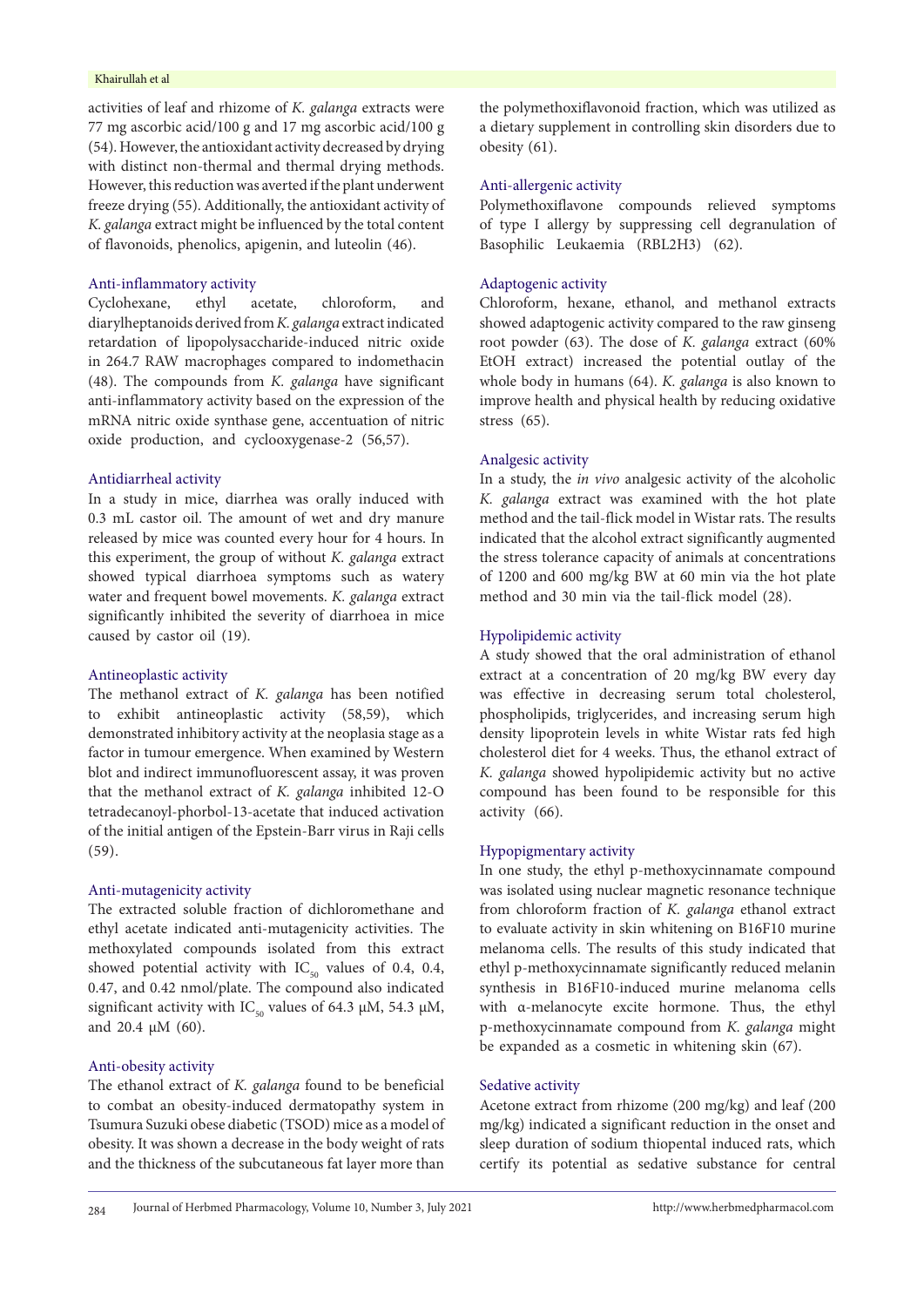nervous system (19). Inhalation of hexane extract at doses ranging from 1.5 to 10 g/kg BW indicated an appreciable subtraction in locomotor activity in mice. This sedative activity is caused by ethyl-cinnamate and ethyl transp-methoxycinnamate compounds, which inhibit the locomotor activity of the central nervous system (37).

# Amoebicidal activity

In a study evaluating the in vitro amoebicidal activity of non-polar and polar extracts using a microscope reported that non-polar extracts possessed amoebicidal property against *Acanthamoeba castellanii*, *Acanthamoeba culbertsoni*, and *Acanthamoeba polyphaga*. This study proves that *K. galanga* extract is effective in fighting intestinal parasites (68).

#### Vasorelaxant activity

*Kaempferia galanga* extract showed a dose-related decrease in basal mean arterial emphasis with maximum effect seen 5 to 10 minutes after injection (32). Ethyl cinnamate compound in a dose depending manner inhibited tonic contraction caused by increased entry of phenylephrine and potassium. However, this vasorelaxant activity was inversely proportional to aortic pre-treatment with indomethacin and methylene blue. This vasorelaxant mechanism might implicate retardation of calcium entry into vascular cells as well as the detachment of prostaglandins and nitric oxide from endothelial cells (69).

## Wound healing activity

The ethanol extract of *K. galanga* indicated wound healing activity in mice that was almost comparable to dexamethasone (70).

#### **Toxicological study**

*Kaempferia galanga* ethanol extract at concentrations of 50, 25, 100, and 800 mg/kg BW caused a reduction in motor activity, depression of the central nervous system, and decreased respiratory rate in mice. Administration of *K. galanga* ethanol extract to mice at the dose of up to 5 mg/kg BW did not result in death, nor was there any significant discrepancy in organ and body weight between the control group and the tested group. However, the ethanol extract of *K. galanga* 50, 25 and 100 mg/kg BW for 28 days resulted in a slight reduction in the number of lymphocytes in mice with all other parameters normal. The hexane fraction from *K. galanga* applied to rabbit skin did not show any signs of skin irritation (25).

# **Conclusion**

To sum up, *K. galanga* is an important medicinal plant with many medicinal uses and has been widely used in various countries in the world because this plant has various pharmacological activities. In addition, further research on the use of *K. galanga* will increase the application of this plant in a wider and more suitable range.

#### **Authors' contributions**

ARK, TIS, ANMA conceived of the presented idea; ARK, ANMA, GAP, and AF developed the article, wrote, and prepared the manuscript; NM encouraged; while TIS supervised the research and critical revision of the article. RHH, GAP, AF, and SCR made the final version. All authors read the manuscript and confirmed the publication of the final version.

# **Conflict of interests**

There is no conflict of interest.

# **Ethical considerations**

Ethical issues including text plagiarism, misconduct, manipulation or appropriation, data fabrication, falsification, redundant publication as well as duplicate submissions have been carefully observed by authors.

#### **Funding/Support**

This study funded by Universitas Airlangga, Surabaya, Indonesia.

# **References**

- 1. Vinceti B, Loo J, Gaisberger H, van Zonneveld MJ, Schueler S, Konrad H, et al. Conservation priorities for *Prunus africana* defined with the aid of spatial analysis of genetic data and climatic variables. PLoS One. 2013;8(3):e59987. doi: 10.1371/journal.pone.0059987.
- 2. Khairullah AR, Solikhah TI, Ansori ANM, Fadholly A, Ramandinianto SC, Ansharieta R, et al. A review of an important medicinal plant: *Alpinia galanga* (L.) Willd. Syst Rev Pharm. 2020;11(10):387-95. doi: 10.31838/ srp.2020.10.62.
- 3. Solikhah TI, Setiawan B, Ismukada DR. Antidiabetic activity of papaya leaf extract (*Carica Papaya* L.) isolated with maceration method in alloxan-induces diabetic mice. Syst Rev Pharm. 2020;11(9):774-8. doi: 10.31838/ srp.2020.9.109.
- 4. Ekor M. The growing use of herbal medicines: issues relating to adverse reactions and challenges in monitoring safety. Front Pharmacol. 2014;4:177. doi: 10.3389/ fphar.2013.00177.
- 5. El-Gawad AA, Elshamy A, El Gendy AE, Gaara A, Assaeed A. Volatiles profiling, allelopathic activity, and antioxidant potentiality of *Xanthium strumarium* leaves essential oil from Egypt: evidence from chemometrics analysis. Molecules. 2019;24(3):584. doi: 10.3390/molecules24030584.
- 6. Elshamy AI, Mohamed TA, Al-Rowaily SL, Abd-ElGawad AM, Dar BA, Shahat AA, et al. Euphosantianane E-G: three new premyrsinane type diterpenoids from *Euphorbia sanctae-catharinae* with contribution to chemotaxonomy. Molecules. 2019;24(13):2412. doi: 10.3390/molecules24132412.
- 7. Pawera L, Khomsan A, Zuhud EAM, Hunter D, Ickowitz A,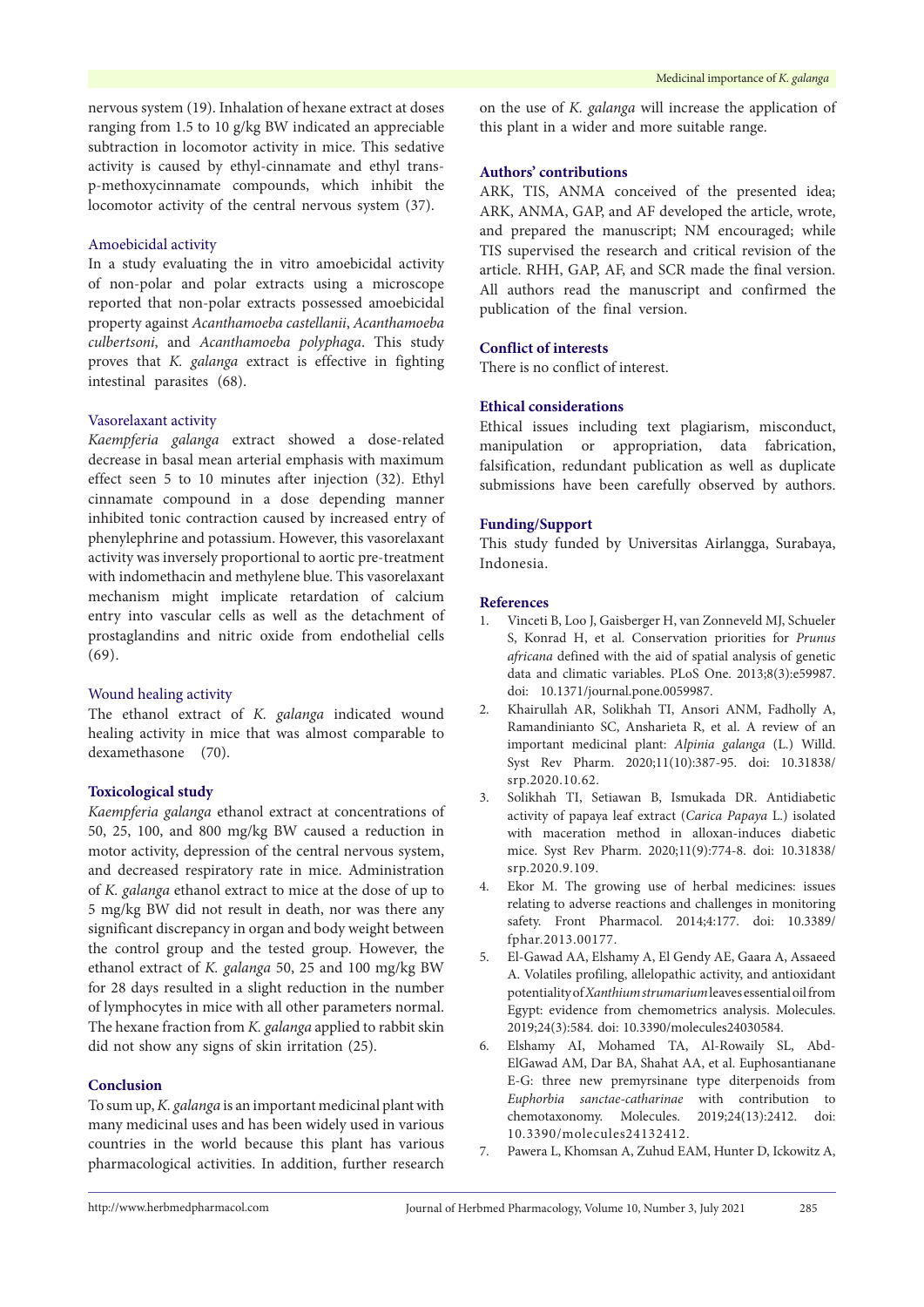Polesny Z. Wild food plants and trends in their use: from knowledge and perceptions to drivers of change in West Sumatra, Indonesia. Foods. 2020;9(9):1240. doi: 10.3390/ foods9091240.

- 8. Wijaya S. Indonesian food culture mapping: a starter contribution to promote Indonesian culinary tourism. J Ethn Foods. 2019;6(1):9. doi: 10.1186/s42779-019-0009-3.
- 9. Cruz-Garcia GS, Price LL. Ethnobotanical investigation of 'wild' food plants used by rice farmers in Kalasin, Northeast Thailand. J Ethnobiol Ethnomed. 2011;7:33. doi: 10.1186/1746-4269-7-33.
- 10. Donadu MG, Trong Le N, Viet Ho D, Quoc Doan T, Tuan Le A, Raal A, et al. Phytochemical compositions and biological activities of essential oils from the leaves, rhizomes and whole plant of Hornstedtia bella Škorničk. Antibiotics (Basel). 2020;9(6):334. doi: 10.3390/antibiotics9060334.
- 11. Kankanamalage TN, Dharmadasa RM, Abeysinghe DC, Wijesekara RG. A survey on medicinal materials used in traditional systems of medicine in Sri Lanka. J Ethnopharmacol. 2014;155(1):679-91. doi: 10.1016/j. jep.2014.06.016.
- 12. Wafa SN, Mat Taha R, Mohajer S, Mahmad N, Ali Ahmed Abdul B. Organogenesis and ultrastructural features of in vitro grown *Canna indica* L. Biomed Res Int. 2016;2016:2820454. doi: 10.1155/2016/2820454.
- 13. Ibrahim H, Khalid N, Hussin K. Cultivated gingers of peninsular Malaysia: ultilization profiles and micropropagation. Gard Bull Singapore. 2007;59(1-2):71- 88.
- 14. Tengku Mohamad TAS, Islahudin F, Jasamai M, Jamal JA. Preference, perception and predictors of herbal medicine use among Malay women in Malaysia. Patient Prefer Adherence. 2019;13:1829-37. doi: 10.2147/ppa.s227780.
- 15. Ezeonu CS, Ejikeme CM. Qualitative and quantitative determination of phytochemical contents of indigenous Nigerian softwoods. New J Sci. 2016;2016:5601327. doi: 10.1155/2016/5601327.
- 16. Techaprasan J, Klinbunga S, Ngamriabsakul C, Jenjittikul T. Genetic variation of *Kaempferia* (Zingiberaceae) in Thailand based on chloroplast DNA (psbA-trnH and petApsbJ) sequences. Genet Mol Res. 2010;9(4):1957-73. doi: 10.4238/vol9-4gmr873.
- 17. Das A, Kesari V, Rangan L. Micropropagation and cytogenetic assessment of *Zingiber* species of Northeast India. 3 Biotech. 2013;3(6):471-9. doi: 10.1007/s13205-012- 0108-y.
- 18. Rahman MM, Amin MN, Ahamed T, Ahmad S, Habib IA, Ahmed R, et al. In vitro rapid propagation of black Thorn (*Kaempferia galanga* L.): a rare medicinal and aromatic plant of Bangladesh. J Biol Sci. 2005;5(3):300-4. doi: 10.3923/jbs.2005.300.304.
- 19. Ali MS, Dash PR, Nasrin M. Study of sedative activity of different extracts of *Kaempferia galanga* in Swiss albino mice. BMC Complement Altern Med. 2015;15:158. doi: 10.1186/s12906-015-0670-z.
- 20. Seidemann J. Kentjur-eine wenig bekannte asiatische Gewürz-und Heilpflanze. Pharmazie. 1992;47(8):636-9.
- 21. Gbedomon RC, Salako VK, Fandohan AB, Idohou AFR, Glèlè Kakaї R, Assogbadjo AE. Functional diversity of home gardens and their agrobiodiversity conservation benefits in

Benin, West Africa. J Ethnobiol Ethnomed. 2017;13(1):66. doi: 10.1186/s13002-017-0192-5.

- 22. Sulaiman MR, Zakaria ZA, Daud IA, Ng FN, Ng YC, Hidayat MT. Antinociceptive and anti-inflammatory activities of the aqueous extract of *Kaempferia galanga* leaves in animal models. J Nat Med. 2008;62(2):221-7. doi: 10.1007/s11418-007-0210-3.
- 23. Labrooy C, Abdullah TL, Stanslas J. Influence of N6 benzyladenine and sucrose on in vitro direct regeneration and microrhizome induction of *Kaempferia parviflora* Wall. Ex Baker, an important ethnomedicinal herb of Asia. Trop Life Sci Res. 2020;31(1):123-39. doi: 10.21315/ tlsr2020.31.1.8.
- 24. Mustafa MR, Mustafa AM, Hashim S. Vasorelaxant effects of the chloroform extract of *Kaempferia galanga* on smooth muscles of the rat aorta. Asia Pac J Pharmacol. 1996;11(3- 4):97-101.
- 25. Kanjanapothi D, Panthong A, Lertprasertsuke N, Taesotikul T, Rujjanawate C, Kaewpinit D, et al. Toxicity of crude rhizome extract of *Kaempferia galanga* L. (Proh Hom). J Ethnopharmacol. 2004;90(2-3):359-65. doi: 10.1016/j. jep.2003.10.020.
- 26. Amuamuta A, Plengsuriyakarn T, Na-Bangchang K. Anticholangiocarcinoma activity and toxicity of the *Kaempferia galanga* Linn. Rhizome ethanolic extract. BMC Complement Altern Med. 2017;17(1):213. doi: 10.1186/ s12906-017-1713-4.
- 27. Noro T, Miyase T, Kuroyanagi M, Ueno A, Fukushima S. Monoamine oxidase inhibitor from the rhizomes of *Kaempferia galanga* L. Chem Pharm Bull (Tokyo). 1983;31(8):2708-11. doi: 10.1248/cpb.31.2708.
- 28. Vittalrao AM, Shanbhag T, Kumari M, Bairy KL, Shenoy S. Evaluation of antiinflammatory and analgesic activities of alcoholic extract of *Kaempferia galanga* in rats. Indian J Physiol Pharmacol. 2011;55(1):13-24.
- 29. DeFilipps RA, Krupnick GA. The medicinal plants of Myanmar. PhytoKeys. 2018(102):1-341. doi: 10.3897/ phytokeys.102.24380.
- 30. Subositi D, Kurnianingrum N, Mujahid R, Widiyastuti Y. *Kaempferia galanga* L. a medicinal plant used by indonesian ethnic groups: genetic diversity based on inter-simple sequence repeats (ISSR). Agrivita. 2020;42(1):45-52. doi: 10.17503/agrivita.v42i1.1850.
- 31. Mans DR, Djotaroeno M, Friperson P, Pawirodihardjo J. Phytochemical and pharmacological support for the traditional uses of Zingiberacea species in Suriname-a review of the literature. Pharmacogn J. 2019;11(6 Suppl):1511-25. doi: 10.5530/pj.2019.11.232.
- 32. Othman R, Ibrahim H, Mohd MA, Mustafa MR, Awang K. Bioassay-guided isolation of a vasorelaxant active compound from *Kaempferia galanga* L. Phytomedicine. 2006;13(1-2):61-6. doi: 10.1016/j.phymed.2004.07.004.
- 33. Preetha TS, Hemanthakumar AS, Krishnan PN. A comprehensive review of *Kaempferia galanga* L. (Zingiberaceae): a high sought medicinal plant in tropical Asia. J Med Plants Stud. 2016;4(3):270-6.
- 34. Ibrahim H. *Kaempferia galanga* L. Medicinal and poisonous plants. In: De Padue L, Bunyapraphatsara N, Lemmens RHMJ, eds. Plant Resources of South-East Asia No. 12(1): Medicinal and Poisonous Plants 1.; 1999:334-335. [https://](https://edepot.wur.nl/411255)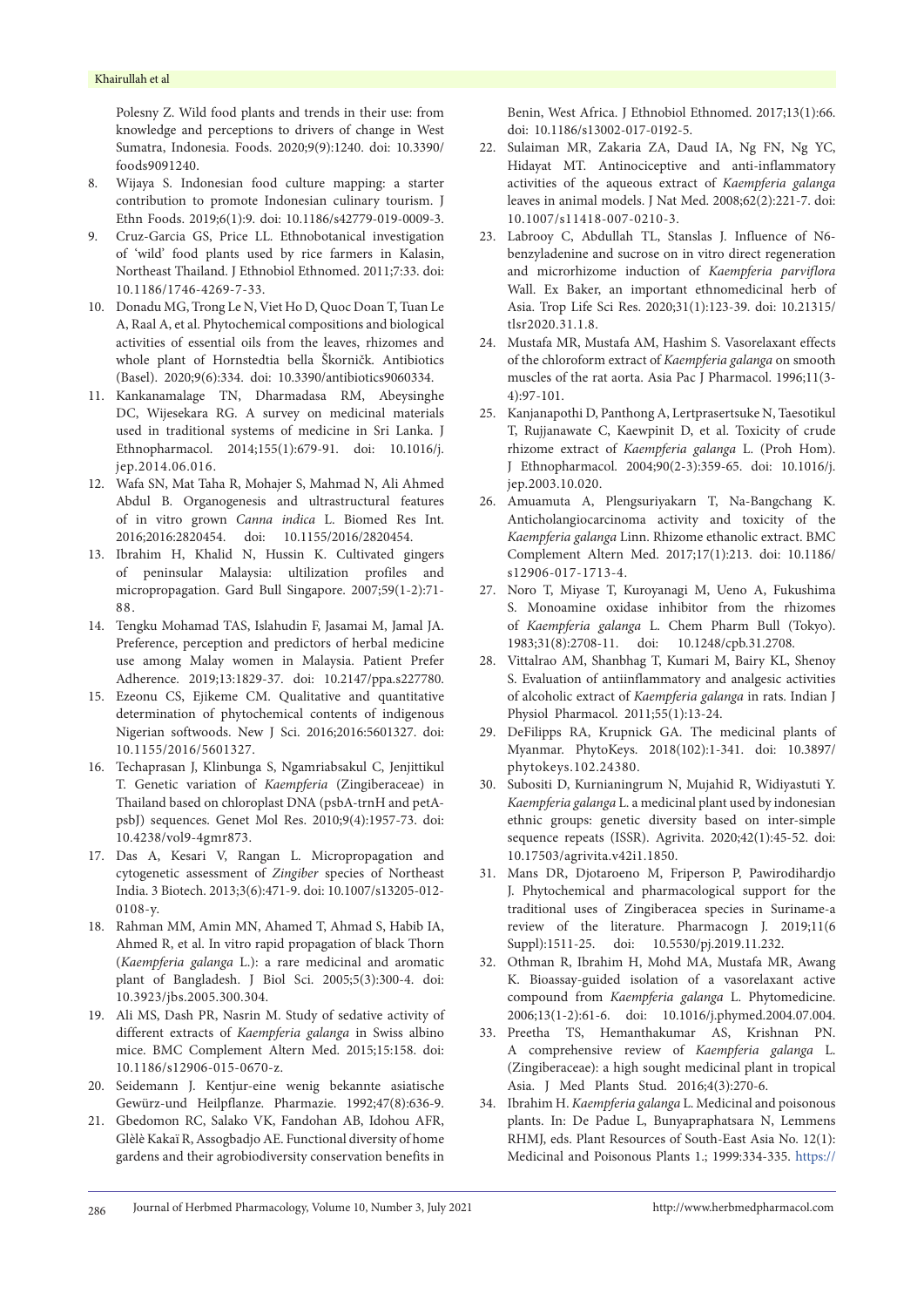### [edepot.wur.nl/411255](https://edepot.wur.nl/411255).

- 35. Shetu HJ, Trisha KT, Sikta SA, Anwar R, Rashed SS, Dash PR. Pharmacological importance of *Kaempferia galanga* (Zingiberaceae): a mini review. Int J Res Pharm Pharm Sci. 2018;3(3):32-9.
- 36. Yu JG, Yu DL, Zhang S, Luo XZ, Sun L, Zheng CC, et al. [Studies on the chemical constituents of *Kaempferia marginata*]. Yao Xue Xue Bao. 2000;35(10):760-3.
- 37. Huang L, Yagura T, Chen S. Sedative activity of hexane extract of *Keampferia galanga* L. and its active compounds. J Ethnopharmacol. 2008;120(1):123-5. doi: 10.1016/j. jep.2008.07.045.
- 38. Sutthanont N, Choochote W, Tuetun B, Junkum A, Jitpakdi A, Chaithong U, et al. Chemical composition and larvicidal activity of edible plant-derived essential oils against the pyrethroid-susceptible and -resistant strains of *Aedes aegypti* (Diptera: Culicidae). J Vector Ecol. 2010;35(1):106- 15. doi: 10.1111/j.1948-7134.2010.00036.x.
- 39. Safriani N, Rungkat FZ, Yuliana ND, Prangdimurti E. Immunomodulatory and antioxidant activities of select Indonesian vegetables, herbs, and spices on human lymphocytes. Int J Food Sci. 2021;2021:6340476. doi: 10.1155/2021/6340476.
- 40. Sookkongwaree K, Geitmann M, Roengsumran S, Petsom A, Danielson UH. Inhibition of viral proteases by Zingiberaceae extracts and flavones isolated from *Kaempferia parviflora*. Pharmazie. 2006;61(8):717-21.
- 41. Jagadish PC, Latha KP, Mudgal J, Nampurath GK. Extraction, characterization and evaluation of *Kaempferia galanga* L. (Zingiberaceae) rhizome extracts against acute and chronic inflammation in rats. J Ethnopharmacol. 2016;194:434-9. doi: 10.1016/j.jep.2016.10.010.
- 42. Fahrinda A, Ismail S, Kosala K, Fikriah I, Yuniati Y. Evaluation of synergistic effect of *Kaempferia galanga* L. Rhizome extracts on the antibiotic activity antibiotics against bacterial pathogens. J Trop Pharm Chem. 2018;4(3):108-13. doi: 10.25026/jtpc.v4i3.148.
- 43. George RP, Kavitha N. Evaluation of antimicrobial activity of hexane extracts of medicinal plant: *Kaempferia galanga*. Int J Curr Pharm Clin Res. 2015;5(2):106-8.
- 44. Santoshkumari KS, Devi KS. Pharmacological and biochemical effects of few indigenous drugs. Indian J Pharmacol. 1991;23(3):160-3.
- 45. Maurya SK, Seth AN. Potential medicinal plants and traditional ayurvedic approach towards urticaria: an allergic skin disorder. Int J Pharm Pharm Sci. 2014;6(5):172-7.
- 46. Jaradat NA, Zaid AN, Al-Ramahi R, Alqub MA, Hussein F, Hamdan Z, et al. Ethnopharmacological survey of medicinal plants practiced by traditional healers and herbalists for treatment of some urological diseases in the West Bank/ Palestine. BMC Complement Altern Med. 2017;17(1):255. doi: 10.1186/s12906-017-1758-4.
- 47. Mustafa RA, Abdul Hamid A, Mohamed S, Bakar FA. Total phenolic compounds, flavonoids, and radical scavenging activity of 21 selected tropical plants. J Food Sci. 2010;75(1):C28-35. doi: 10.1111/j.1750-3841.2009.01401.x.
- 48. Jena S, Ray A, Sahoo A, Sahoo S, Dash B, Kar B, et al. Rapid plant regeneration in industrially important *Curcuma zedoaria* revealing genetic and biochemical fidelity of the regenerants. 3 Biotech. 2020;10(1):17. doi: 10.1007/s13205-

019-2009-9.

- 49. Yao F, Huang Y, Wang Y, He X. Anti-inflammatory diarylheptanoids and phenolics from the rhizomes of kencur (*Kaempferia galanga* L.). Ind Crops Prod. 2018;125:454-61. doi: 10.1016/j.indcrop.2018.09.026.
- 50. Kumar A. Phytochemistry, pharmacological activities and uses of traditional medicinal plant *Kaempferia galanga* L. - an overview. J Ethnopharmacol. 2020;253:112667. doi: 10.1016/j.jep.2020.112667.
- 51. Lakshmanan D, Werngren J, Jose L, Suja KP, Nair MS, Varma RL, et al. Ethyl p-methoxycinnamate isolated from a traditional anti-tuberculosis medicinal herb inhibits drug resistant strains of *Mycobacterium tuberculosis* in vitro. Fitoterapia. 2011;82(5):757-61. doi: 10.1016/j. fitote.2011.03.006.
- 52. Mekseepralard C, Kamkaen N, Wilkinson JM. Antimicrobial and antioxidant activities of traditional Thai herbal remedies for aphthous ulcers. Phytother Res. 2010;24(10):1514-9. doi: 10.1002/ptr.3158.
- 53. Dash PR, Mou KM, Erina IN, Ripa FA, Al Masud KN, Ali MS. Study of anthelmintic and insecticidal activities of different extracts of *Kaempferia galanga*. Int J Pharm Sci Res. 2017;8(2):729-33. doi: 10.13040/ ijpsr.0975-8232.8(2).729-33.
- 54. Kitani S, Yoshida M, Boonlucksanawong O, Panbangred W, Anuegoonpipat A, Kurosu T, et al. Cystargamide B, a cyclic lipodepsipeptide with protease inhibitory activity from *Streptomyces* sp. J Antibiot (Tokyo). 2018;71(7):662-6. doi: 10.1038/s41429-018-0044-0.
- 55. Chan EWC, Lim YY, Wong LF, Lianto FS, Wong SK, Lim KK, et al. Antioxidant and tyrosinase inhibition properties of leaves and rhizomes of ginger species. Food Chem. 2008;109(3):477-83. doi: 10.1016/j.foodchem.2008.02.016.
- 56. Chan EWC, Lim YY, Wong SK, Lim KK, Tan SP, Lianto FS, et al. Effects of different drying methods on the antioxidant properties of leaves and tea of ginger species. Food Chem. 2009;113(1):166-72. doi: 10.1016/j.foodchem.2008.07.090.
- 57. Kaewkroek K, Wattanapiromsakul C, Kongsaeree P, Tewtrakul S. Nitric oxide and tumor necrosis factor-alpha inhibitory substances from the rhizomes of *Kaempferia marginata*. Nat Prod Commun. 2013;8(9):1205-8. doi: 10.1177/1934578x1300800904.
- 58. Kaewkroek K, Wattanapiromsakul C, Matsuda H, Nakamura S, Tewtrakul S. Anti-inflammatory activity of compounds from *Kaempferia marginata* rhizomes. Songklanakarin J Sci Technol. 2017;39(1):91-9. doi: 10.14456/sjst-psu.2017.10.
- 59. Kosuge T, Yokota M, Sugiyama K, Saito M, Iwata Y, Nakura M, et al. Studies on anticancer principles in Chinese medicines. II. Cytotoxic principles in *Biota orientalis* (L.) Endl. and *Kaempferia galanga* L. Chem Pharm Bull (Tokyo). 1985;33(12):5565-7. doi: 10.1248/cpb.33.5565.
- 60. Vimala S, Norhanom AW, Yadav M. Anti-tumour promoter activity in Malaysian ginger rhizobia used in traditional medicine. Br J Cancer. 1999;80(1-2):110-6. doi: 10.1038/ sj.bjc.6690329.
- 61. Sripanidkulchai B, Mekjaruskul C, Areemit R, Cheawchanwattana A, Sithithaworn J. Glucose tolerance test and pharmacokinetic study of *Kaempferia parviflora* extract in healthy subjects. Nutrients. 2019;11(5). doi: 10.3390/nu11051176.